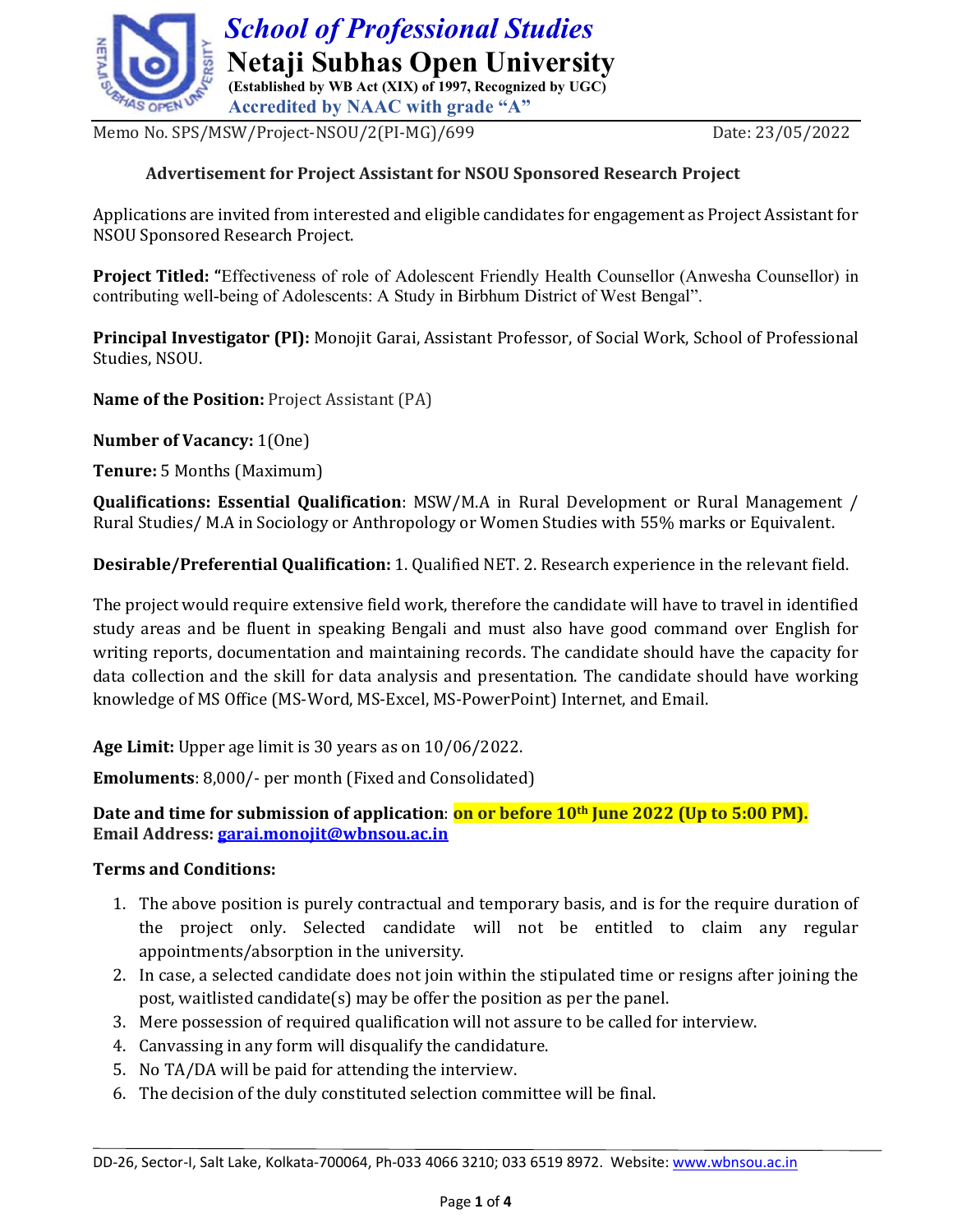

The willing and eligible candidates may apply in the prescribed format (copy attached), with updated Bio Data / Curriculum Vitae / Resume (with latest passport size photo), and self-attested copy of all relevant documents, which is to be scanned and annexed in one single PDF file. Application must be send to the PI in a single email with one attachment, should also mention name of the post in the subject line of the mail and send to **garai.monojit@wbnsou.ac.in on or before 10<sup>th</sup> June 2022 (Up to 5:00 PM).** No further application or request shall be entertained after the stipulated date and time.

Interview Date & Time: Details of the interview like interview date & time, venue and mode of interview will be informed only to the shortlisted candidates after preliminary screening.

Sd/

 Monojit Garai Principal Investigator (PI) Assistant Professor of Social Work

Sd/-

Director (i/c), SPS

Copy to (8)

- 1. ITO , NSOU for uploading in University Website
- 2. Director, CIQA
- 3. Director(i/c), SPS
- 4. Finance Officer , NSOU
- 5. Registrar, NSOU
- 6. E.S to V.C
- 7. Personal Copy, Monojit Garai
- 8. Guard File , SW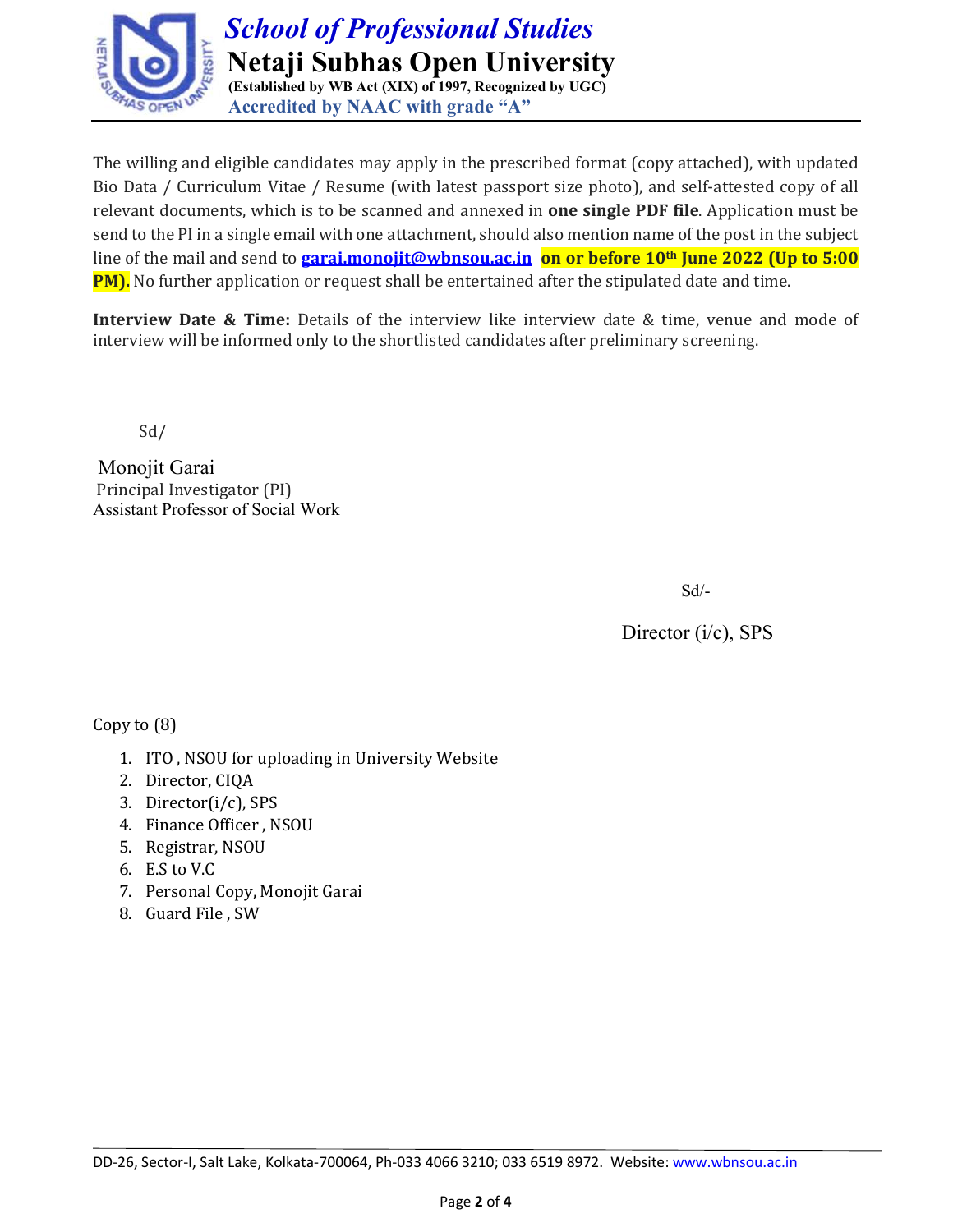

# Application Format for engagement as Project Assistant in NSOU Research Project- 2022-23

| 1. Name:              |            | 2. Date of Birth:         |
|-----------------------|------------|---------------------------|
| 2. Age:               | 4. Gender: | <b>5. Contact Number:</b> |
| 7. Caste:             |            | 7. Nationality:           |
| 8. Permanent Address: |            | 9. E-mail Id:             |

10.Address for Communication:

### 11.Academic Qualifications:

| <b>Exam Passed</b>                       | Board /<br>University | <b>Subjects</b><br>(Specialization if any) | Marks/Percentage<br>(Excluding the<br>additional Marks) | <b>Division</b><br>/Class | <b>Year of</b><br><b>Passing</b> |  |
|------------------------------------------|-----------------------|--------------------------------------------|---------------------------------------------------------|---------------------------|----------------------------------|--|
| MP/ICSE/CBSE<br>(10 <sup>th</sup> Level) |                       |                                            |                                                         |                           |                                  |  |
| HS/ISC/CBSE<br>(12 <sup>th</sup> Level)  |                       |                                            |                                                         |                           |                                  |  |
| B.Sc<br>BA<br>Hons/General               |                       |                                            |                                                         |                           |                                  |  |
| MA/M.sc                                  |                       |                                            |                                                         |                           |                                  |  |
| M.Phil (If any)                          |                       |                                            |                                                         |                           |                                  |  |
| Ph.D (If any)                            |                       |                                            |                                                         |                           |                                  |  |
| Computer<br>Education                    |                       |                                            |                                                         |                           |                                  |  |
| Others (If any)                          |                       |                                            |                                                         |                           |                                  |  |